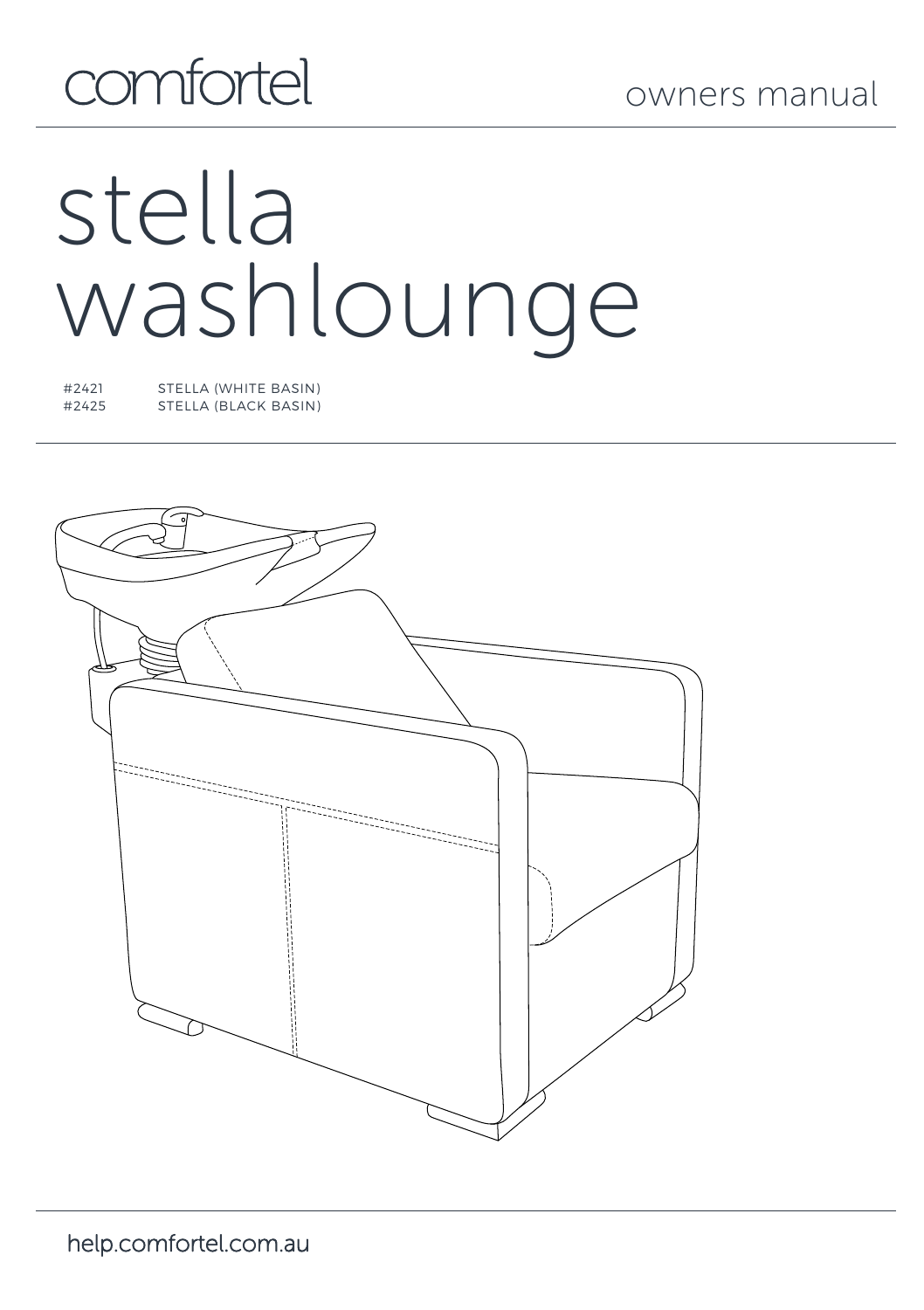#### GENERAL SAFETY

- 1. Read carefully and keep these instructions in a safe place.
- 2. Use this product only for its intended function and do not use attachments not recommended by the manufacturer.
- 3. Do not use outdoors.

#### PLUMBING

1. This unit must be plumbed by a licensed plumber.

IMPORTANT  $\boldsymbol{\Lambda}$ ALL PLUMBING MUST BE COMPLETED BY A LICENSED PLUMBER

# IMPORTANT

DO NOT ALLOW CHILDREN AROUND THE WASHLOUNGE WHEN IN USE

## GET STARTED

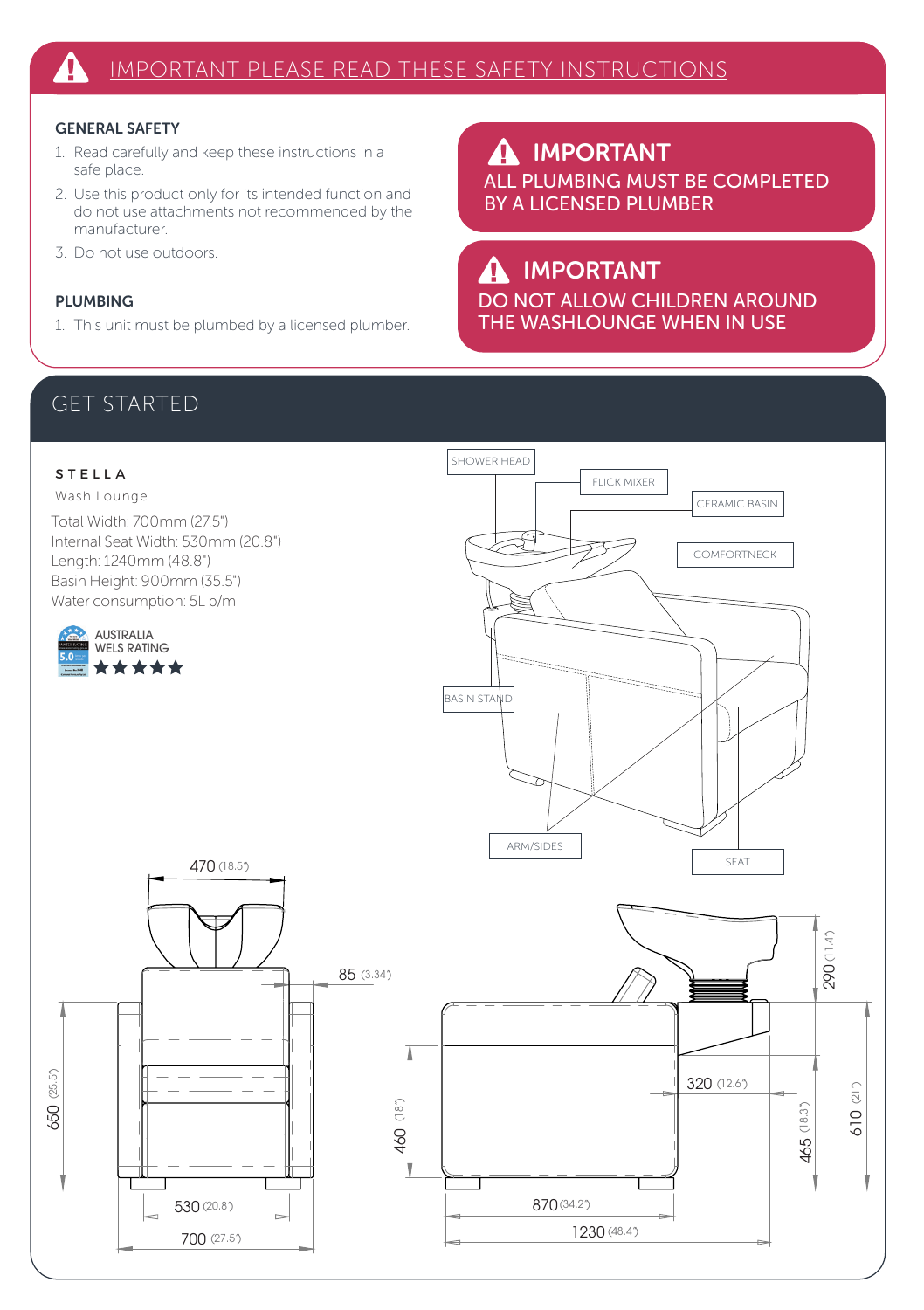## SECURE AND BOLT DOWN BEFORE INSTALLATION





#### THE WASHLOUNGE MUST BE SECURED TO THE FLOOR.

Making sure your wash lounge is supported from behind, remove the back panel by unscrewing the two screws located on the left and right of the access panel. Fix to the floor through connector brackets using bolts.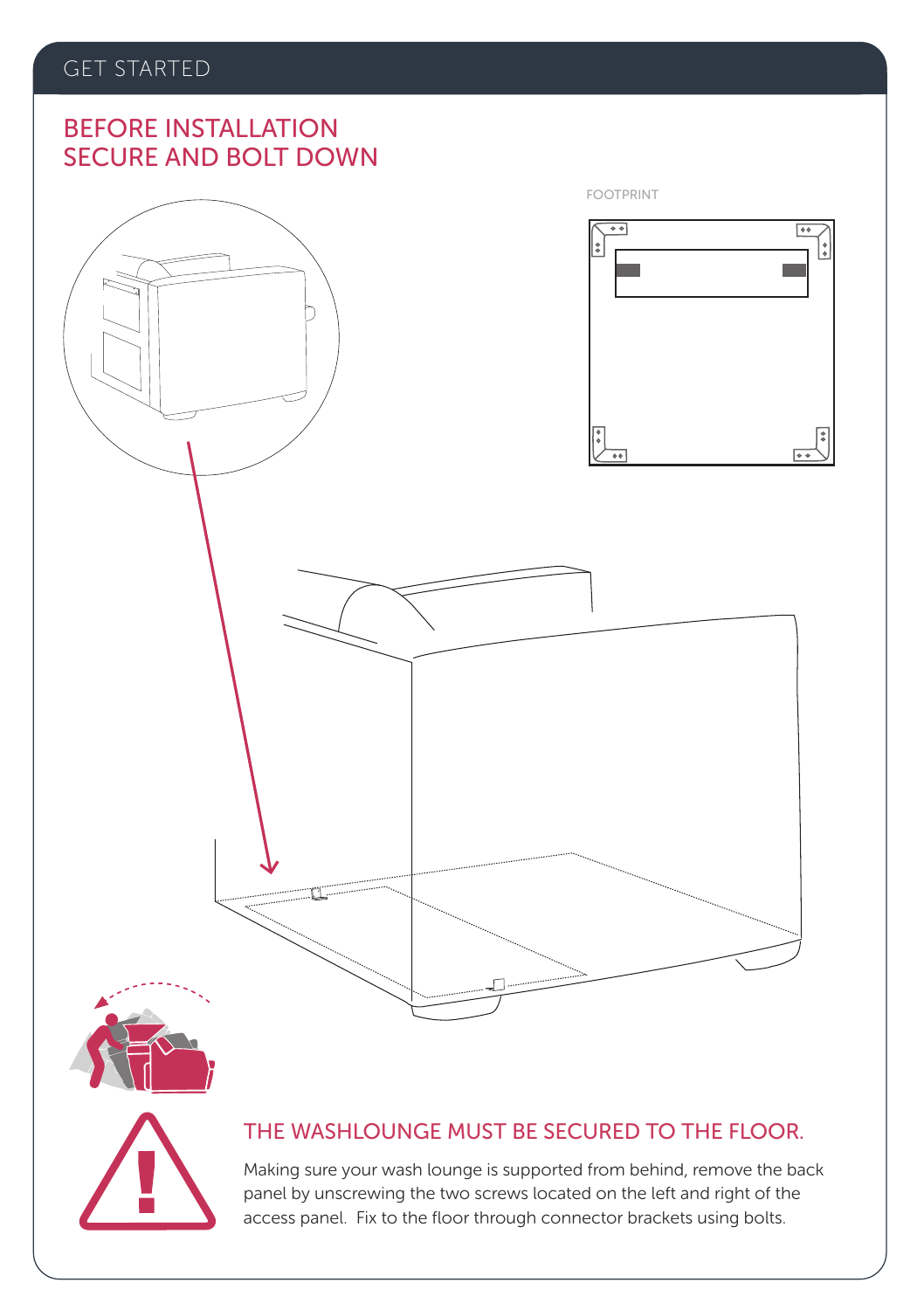#### POSITIONING

DIAGRAM A



If washing from behind, allow a minimum of 400mm of space behind your washlounge to provide room for access.



If washing from side add 400mm (15.75"). All measurements in mm (inches).

#### BEFORE INSTALLING YOU SHOULD CONSIDER THE FOLLOWING

- Allow for the necessary room around the unit for free movement.
- If installing against a wall, a minimum distance of 80mm (3.15") between wall and bottom back of basin is required to allow free movement of basin.
- If plumbing location is in wall (see Diagram A). For neatness of finish it is preferable to bring water and waste into the wash lounge in the same hole.
- If plumbing location is on floor (see Diagram A), place wash lounge over.

#### PLUMBING ACCESS OPTIONS

Determine the best way to connect plumbing.

OPTION A: FROM WALL TO BASIN STAND From behind the basin stand connect plumbing to the wall

OPTION B: FROM FLOOR BENEATH SEAT From under the chair seat connect plumbing to the floor

ALL PLUMBING MUST BE COMPLETED BY A LICENSED PLUMBER IMPORTANT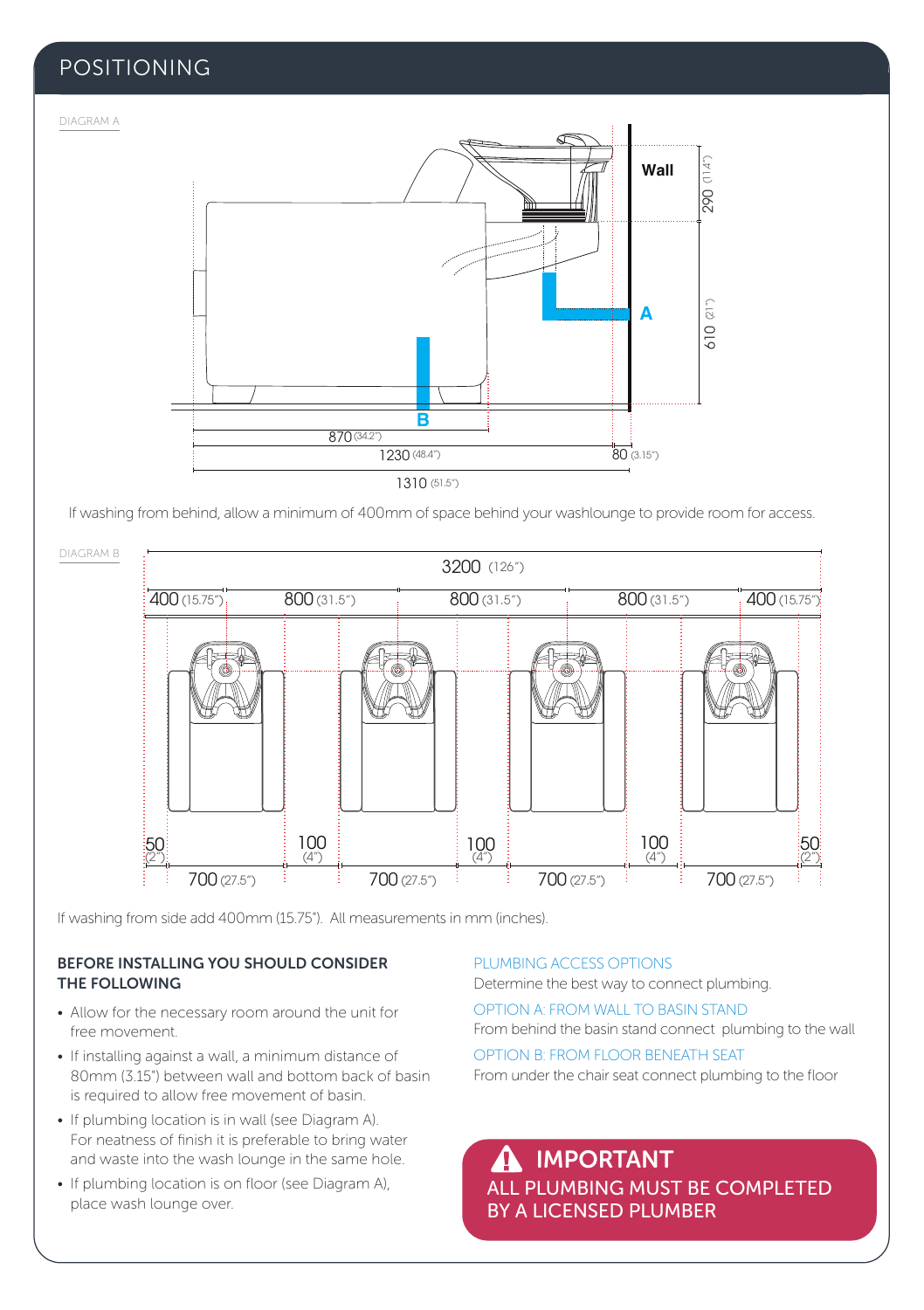#### ASSEMBLY



#### BASIN ASSEMBLY

- 1 Flick Mixer
- 2 Showerhead
- 4 Comfortneck
- 5 O-ring
- 6 Foam washers
- 7 Plastic nut
- 8 Flat seal
- 9 Fitted flange
- $10$  4 x Dyna bolts
- 11 Flexible waste pipe
- 12 Flange
- 13 Seal
- 14 P trap (not supplied)
- **3** Showerhose basin collar **15** Hot & cold braided hoses
	- 16 Long nut
	- **17** Plastic washers
	- 18 Metal washers
	- $19$  O-ring

to the floor using 2 x Dyna bolts (supplied).

- 2. Install Flick Mixer using O-ring, plastic and metal washers & (Long Nut) and Shower Head using the Showerhose Basin Collar, O-ring, Foam Washer & Plastic Nut as indicated.
- 3. Place Flick Mixer and Shower Head Hoses through the holes in the basin.
- 4. Connect Flexible Waste Pipe to Plug and Waste which is already installed making use of the with Flat Seal and fitted Flange.

#### PLUMBING CONNECTION

- 5. Connect Flexible Waste Pipe to P trap (not supplied) making use of Seal and Flange.
- 6. Connect hot and cold (½" connection) braided hoses to respective supplies.
- 7. Please attach Comfortneck to the basin.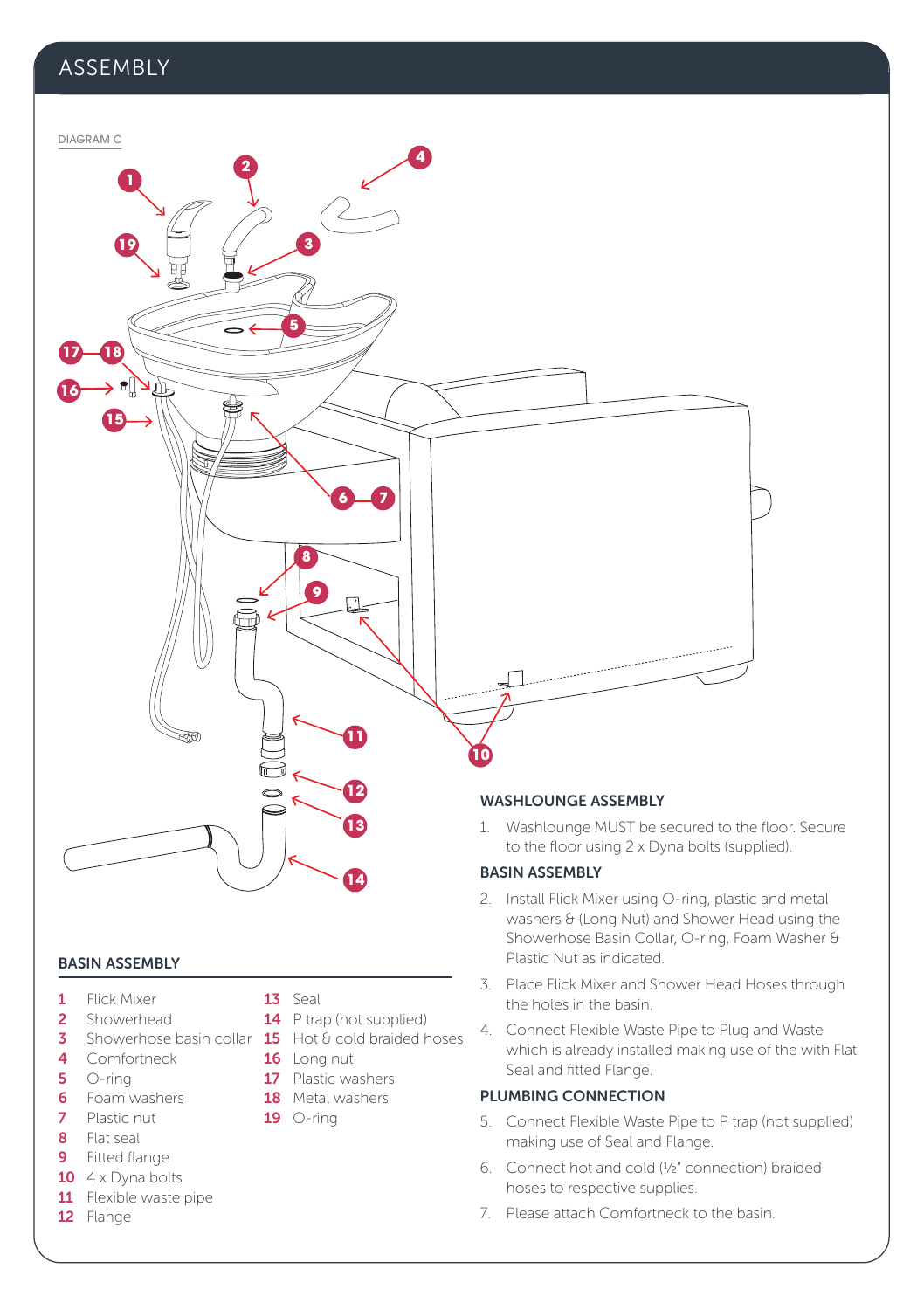#### INSTALLATION & ASSEMBLY: BASIN

#### DIAGRAM D **2**



#### BASIN ASSEMBLY

- 1. Opening at back of chair
- 2. Steel frame
- 3. Bolts (supplied)
- 4. Stainless steel cover
- 5. Ceramic basin

#### INSTALLING BASIN

- · Undo bolts and remove steel frame from the opening of the back of chair.
- · Flip steel frame over and re-bolt onto the inside of the chair using bolts supplied.
- · Secure the stainless cover onto the steel frame.
- · Using 2 x bolts/nuts provided, install ceramic basin onto steel frame and tighten.

#### IMPORTANT

PLEASE MAKE SURE THERE IS SUPPORT AT THE BACK OF THE WASH LOUNGE WHERE THE WASH BASINS ARE LOCATED, AS ONCE THE SEAT CUSHION IS REMOVED - THE UNIT COULD TILT BACKWARDS.

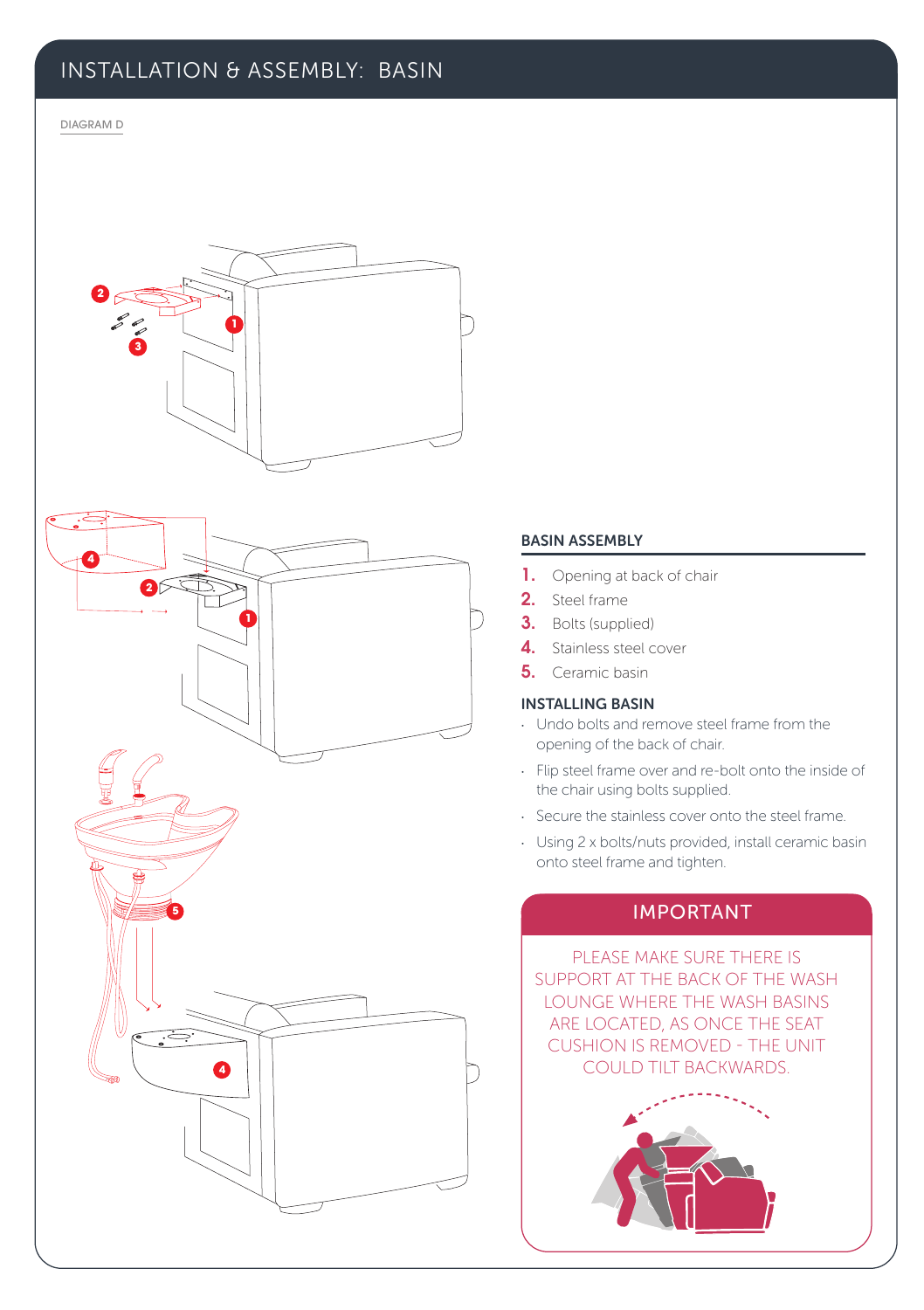#### **CLEANING**

#### ALWAYS FOLLOW THE CLEANING INSTRUCTIONS

#### UPHOLSTERY

- · All upholstery needs some care; good housekeeping will help to prolong the life of any upholstered products.
- · Avoid extreme temperatures. Extreme cold can make your vinyl prone to cracking, while extreme heat can cause permanent stretching.
- · Avoid exposing to direct sunlight for prolonged periods of time.
- · Clean regularly (weekly) to remove body oils which cause hardening or damage
- · To clean use a sponge which has been moistened in warm soapy water
- · After cleaning with a sponge, dry with a soft, clean cloth
- · Stubborn grime may require gentle scrubbing with a soft brush

#### Do not use:

- 
- acetone · furniture polishes<br>• bleach · · · · · · · detergent
- 
- · detergent<br>· steel wool
- $\cdot$  abrasive cleaners
- 
- 

#### METAL AREAS

Wipe using regular cleaning products that are recommended for stainless steel and metals.

#### Do not use:

- 
- · acetone · · · · · furniture polishes
- 
- · bleach · detergent
- 
- · abrasive cleaners · steel wool

Damage caused by any improper treatment is not covered by the product warranty.

#### MAINTENANCE

A periodic inspection of all components and fasteners should be made to ensure that your washlounge is structurally intact and functioning properly.

Damaged and broken parts should be replaced and loose fasteners tightened.

All maintenance to be carried out by a suitably qualified tradesperson.

#### HOW TO CHANGE A SHOWERHEAD

Please view our online video on how to change a showerhead: www.comfortel.com.au/service-support/troubleshooting-videos/